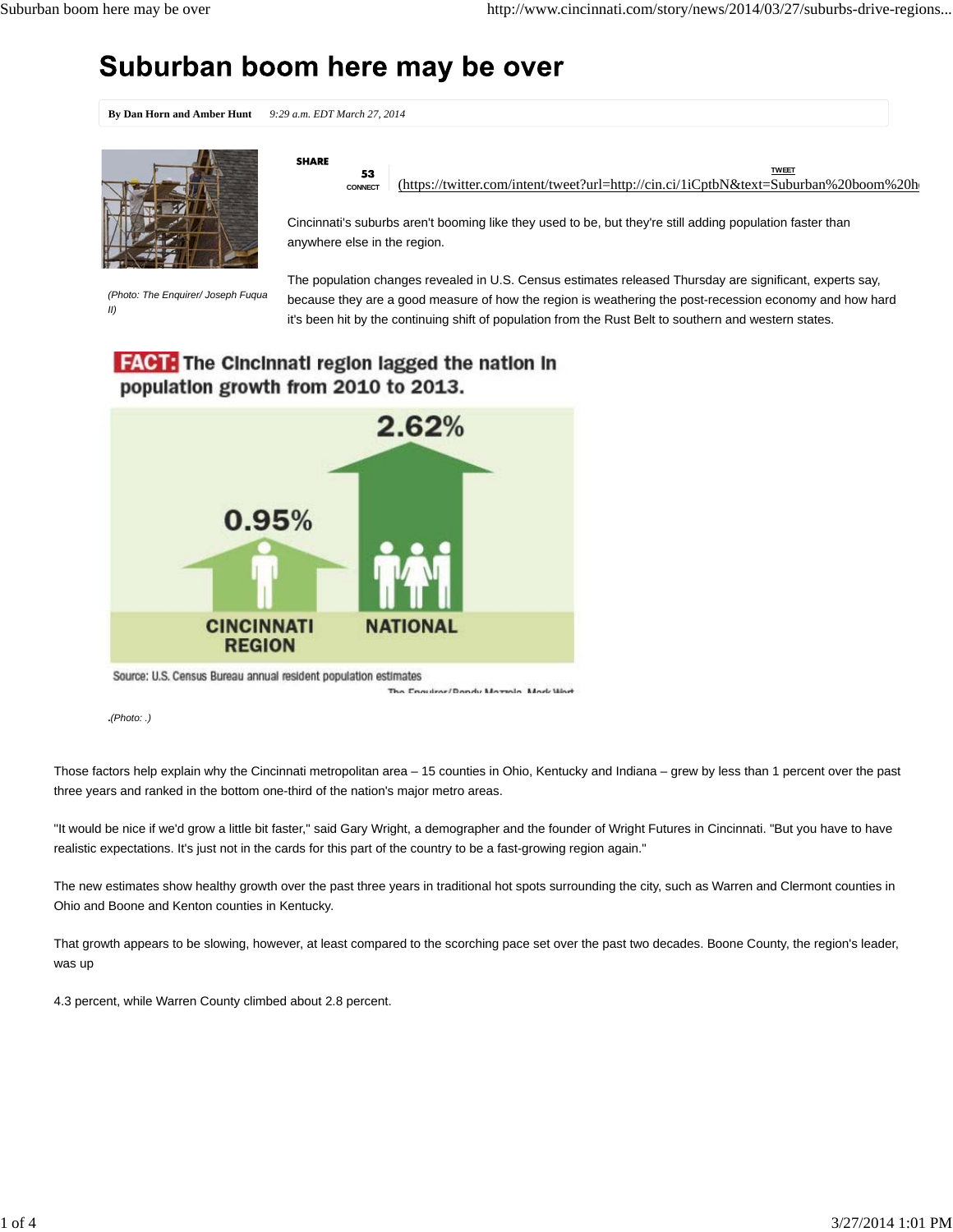## **FACT:** The region's population growth lagged eight of 11 "peer" areas Identified by a 2010 Cincinnati **USA Regional Chamber report.**

| Metro area                                                                                                             | Population change* | Rank*                                  |
|------------------------------------------------------------------------------------------------------------------------|--------------------|----------------------------------------|
| Austin                                                                                                                 | 8.99%              | 3                                      |
| Denver                                                                                                                 | 5.62%              | 25                                     |
| Charlotte, N.C.                                                                                                        | 5.02%              | 36                                     |
| Indianapolis                                                                                                           | 3.26%              | 86                                     |
| Columbus                                                                                                               | 3.19%              | 93                                     |
| Minneapolis-St. Paul                                                                                                   | 3.10%              | 100                                    |
| Baltimore                                                                                                              | 2.04%              | 168                                    |
| Louisville                                                                                                             | 1.97%              | 173                                    |
| Cincinnati                                                                                                             | 0.95%              | 249                                    |
| St. Louis                                                                                                              | 0.40%              | 281                                    |
| Pittsburgh                                                                                                             | 0.18%              | 292                                    |
| Cleveland                                                                                                              | $-0.53%$           | 343                                    |
| *Among 382 metros in population change from 2010-13<br>Source: U.S. Census Bureau annual resident population estimates |                    |                                        |
| Source: ILS. Consus Rumou annual resident penulation ostimates                                                         |                    | The Engelser/Danger Massala, Mark Wart |

**.***(Photo: .)*

Hamilton County, the region's urban core, continues to lag behind those suburbs. Yet it did register its first population gain in years. The small increase, just under 0.3 percent, suggests the region's largest county may be stabilizing after years of decline.

Despite the economic and demographic headwinds, Cincinnati remains a Top 30 metro area, coming in at No. 28. Among the largest metro ares, though, only Chicago, Detroit, Cleveland, St. Louis and Pittsburgh grew more slowly. The Columbus and Indianapolis areas, frequently seen as regional rivals, each posted gains of more than 3 percent.

U.S. metropolitan areas grew an average of 2.6 percent since 2010, which means areas generally added 2.5 people for every one added in Greater Cincinnati.

"This is a long-term trend, and I don't think that's going to change in the near future," said Janet Harrah, director of the Center for Economic Analysis and Development at Northern Kentucky University.

She and others say the biggest drags on the region haven't changed: Traditional manufacturing here can't sustain as large a population as it once did, emerging industries are growing faster elsewhere and a more mobile population continues to choose to live in other places, mainly in the south and west.

"It's critical for us to stem the tide of people moving to Florida and to keep our young people here," said Hamilton County Commissioner Greg Hartmann.

Yet economic growth remains a challenge, and that's a huge driver of population growth. Even the Cincinnati USA Regional Chamber predicts economic growth of only about 2 percent this year, a half-percentage point lower than national projections.

The Enguirer/Randy Mazzola, Mark Wert



Source: U.S. Census Bureau annual resident population estimates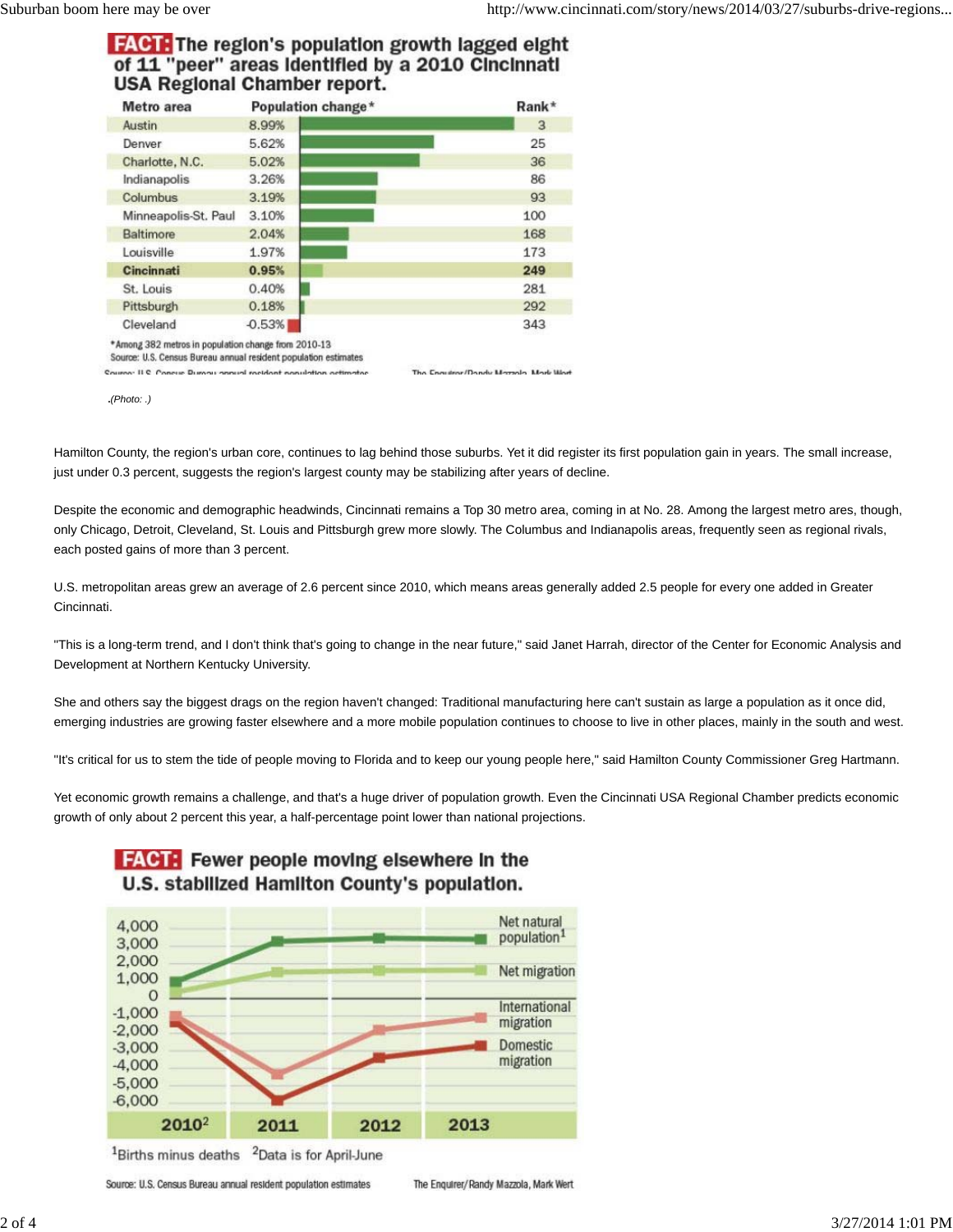**.***(Photo: .)*

John Boyd of the Boyd Co., a location consulting company based in New Jersey, said other metro areas in the region look better to him from an economic development standpoint. He cited Columbus for wisely leveraging assets like Ohio State University to boost industries such as retail, medical devices and financial services.

Local economic development officials say they're working to change the dynamic here by adopting more business-friendly tax policies and by taking a more aggressive approach to development in Hamilton County and the urban core, most notably in Over-the-Rhine and on the Downtown riverfront.

"Are we satisfied? No," said Matt Davis, interim executive director of the Regional Economic Development Initiative. "We want robust growth. The last decade was a lot of contraction, and we're moving in a positive direction."

#### **Suburbs don't mind slower growth rate**

The suburbs, meanwhile, have had different worries about population growth in the past few decades. Namely, too much of it, too fast.

The boom led to packed schools, stressed infrastructure and higher costs to local governments struggling to pay for improvements needed to support all those people. Some suburban counties tried to tackle the problem with tighter zoning laws and other measures restricting where new homes are built, which, in turn, may have helped slow population growth.

"It doesn't surprise me that the growth rate has slowed, and I think that's a good thing," said Warren County Commissioner David Young. "For awhile, it was too fast. A more moderate, predictable, long-term growth rate is probably more desirable."



Source: U.S. Census Bureau annual resident population estimates

The Fnoutrer/Randy Mazzola, Mark Wert

### **.***(Photo: .)*

The same is true for some pockets of Northern Kentucky, which still saw significant population increases from 2010 to 2013.

Adam Caswell, spokesman for the Northern Kentucky Chamber, said the 4.3 percent increase in Boone County and the 2 percent increase in Kenton County are a testament to Northern Kentucky's economic strength, despite the recession and the loss of the Cincinnati/Northern Kentucky International Airport's Delta hub.

Cincinnati's closest suburbs in Ohio and Kentucky also may have benefited from a population shift away from rural areas, possibly brought about by higher transportation costs and a desire to be closer to workplaces. The Census estimate shows seven counties in the Cincinnati region lost population all of them on the area's rural outskirts.

Those that gained population were in the heart of the area and were home to the region's biggest employers.

"The counties that grew all are job centers," Harrah said. "You can see that trend across the country." ■